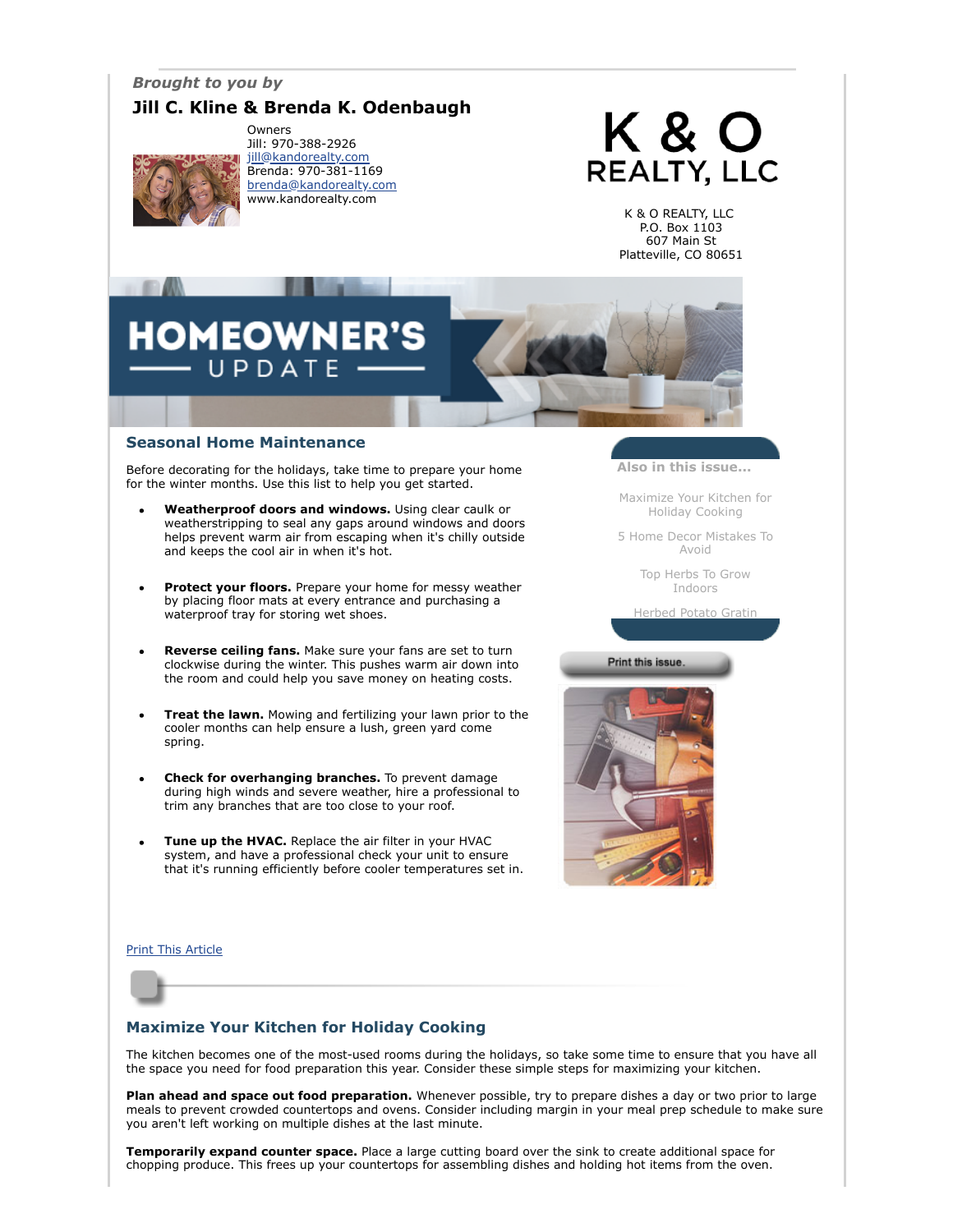**Use a rolling cart.** This functional addition to your kitchen can double as a storage solution and extra counter space. Search for a cart with multiple levels, pull-out drawers and locking wheels. The cart can then be rolled out of the way when prep work is complete.

**Remove unnecessary items.** Rarely used dishes, appliances and utensils can be stored outside of the kitchen during holiday hosting to make more room for meal prep.

Consider these larger projects for long-term space improvements.

**Add shelves inside cabinets.** Some types of cabinets are much taller than the items you need to store. Consider installing additional racks or shelves inside your cabinets to add more flat surfaces for storing small items.

**Make the most of empty spaces.** Attach utensil holders, shelves, magnetic strips, or hooks to empty vertical surfaces throughout your kitchen. Consider the sides of cabinets, the backsplash, the inside of cabinet and pantry doors, and even the refrigerator.

[Print This Article](javascript:print();)

# <span id="page-1-0"></span>**5 Home Decor Mistakes To Avoid**

With all the time you're spending at home these days, it's important to make sure your space is relaxing and comfortable. Evaluate your home's decor with these suggestions in mind.

- 1. If you're **relying solely on overhead lighting,** your kitchen and living spaces may feel uninviting. Soften the atmosphere with floor lamps and under-the-cabinet lighting.
- 2. An **absence of potted plants** means you're missing out on natural accents that can breathe life into any room. Plants are scientifically proven to clean indoor air and reduce stress.
- 3. If your **dining room is painted blue,** your meals could be accompanied by an unidentified discomfort. Despite its popularity, blue is an appetite suppressant, as it rarely appears in nature as an edible substance.
- 4. **Hanging curtains too low** can evoke a trapped feeling and make a room feel stuffy. Instead, hang them near the ceiling to create a lofty space and let in as much light as possible.
- 5. In the living room, **a small area rug** could make the space feel choppy. Choose a rug that extends beyond your couch by at least a foot on each end to make the room feel complete.

#### [Print This Article](javascript:print();)

#### <span id="page-1-1"></span>**Top Herbs To Grow Indoors**

Fresh herbs add a pop of flavor and brightness to just about any dish, and an indoor herb garden makes an attractive addition to your kitchen. Not all herbs are fit for indoor potting, but these four varieties thrive inside.

- **Thyme:** With an earthy flavor and hints of lemon, thyme is a versatile addition to meat, poultry, fish, vegetables, or homemade broth.
- **Oregano:** A common addition to sauces and Italian foods, oregano can also add bold flavor to many Mediterranean dishes.
- **Rosemary:** An aromatic, pine-scented herb, rosemary has a strong flavor that best complements red meat, lamb and side dishes with potatoes.
- **Chives:** With a distinct onion taste, chives are delicious in dips and egg dishes. They also make an effortless garnish.

**[Print This Article](javascript:print();)** 

<span id="page-1-2"></span>**Herbed Potato Gratin**